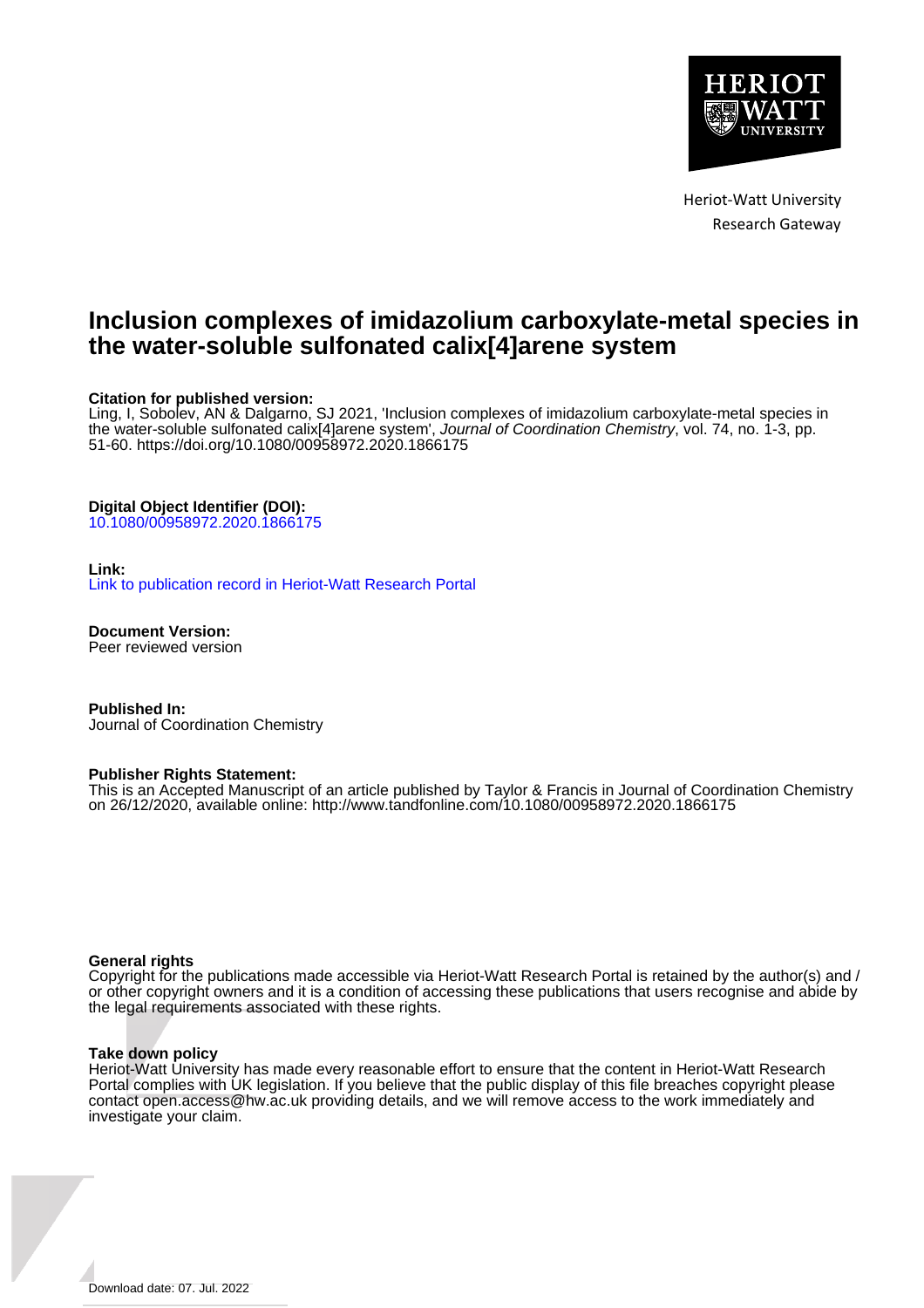# **Inclusion complexes of imidazolium carboxylate-metal species in the water-soluble sulfonated calix[4]arene system**

Irene Ling,<sup>a\*</sup> Alexandre N. Sobolev<sup>b</sup> and Scott J. Dalgarno<sup>c\*</sup>

*<sup>a</sup> School of Science, Monash University Malaysia, Jalan Lagoon Selatan, 47500 Bandar Sunway, Selangor, Malaysia b School of Molecular Sciences and CMCA, M310, The University of Western Australia, 35 Stirling Highway, Perth, WA 6009, Australia c Institute of Chemical Sciences, School of Engineering and Physical Sciences, William Perkin Building, Heriot-Watt University, Riccarton, Edinburgh, Scotland EH14 4AS, UK*

Email: [ireneling@monash.edu;](mailto:ireneling@monash.edu) [S.J.Dalgarno@hw.ac.uk](mailto:S.J.Dalgarno@hw.ac.uk)

# *Dedicated to Prof. Jerry L. Atwood on the occasion of his retirement from the University of Missouri*

**Keywords:** Calixarenes, coordination chemistry, self-assembly, encapsulation, host-guest chemistry

## **Abstract**

Two multi-component crystal structures comprising a carboxylic acid-functionalized imidazolium zwitterion, a *p*-sulfonatocalix<sup>[4]</sup> arene anion and aquated metal ion  $(Na^+$  or  $Y^{3+})$ with or without an auxiliary component (the 3-methoxyphenyl-triphenylphosphonium cation) are reported. The carboxylic acid-functionalized imidazolium ion binds either as a monodentate or a bidentate ligand depending on the nature of the metal ions, and a bi-layer arrangement prevails in the extended structure regardless of the type of metal ion employed or presence / lack of auxiliary component.

# **1. Introduction**

Task-specific ionic liquids (TSILs) have functional groups such as sulfonic acid<sup>1</sup>, amino acid<sup>2</sup>, terpyridine<sup>3</sup>, carboxylic acid<sup>4</sup>, hydroxyl<sup>5</sup> and ether<sup>6</sup> (to name but a few) covalently tethered to a cationic or anionic moiety; many involve the incorporation of functionality appended to the imidazolium cation. Carboxylic acid-functionalized imidazolium ionic liquids contain either one, two or multi carboxylic acid substituents appended to the cationic five-membered imidazole ring, and exhibit zwitterion character in the deprotonated form.<sup>7</sup> This type of TSIL has attractive applications in materials processing as they are efficient for dissolving metal oxides and hydroxides due to a strong coordination ability. <sup>8</sup> Binnemans and co-workers have reported on the TSIL bearing a carboxyl group that has a selective solubilizing ability for various (alkali, alkali earth, transition, lanthanide and actinide) metal oxides and hydroxides in the presence of water.<sup>9</sup> Li and co-workers directly dissolved lanthanide oxides and organic ligands into carboxylic acid-functionalized TSILs and fabricated distinctive luminescent soft materials.<sup>10</sup> Being able to understand and to visualize the way TSILs and metal ions aggregate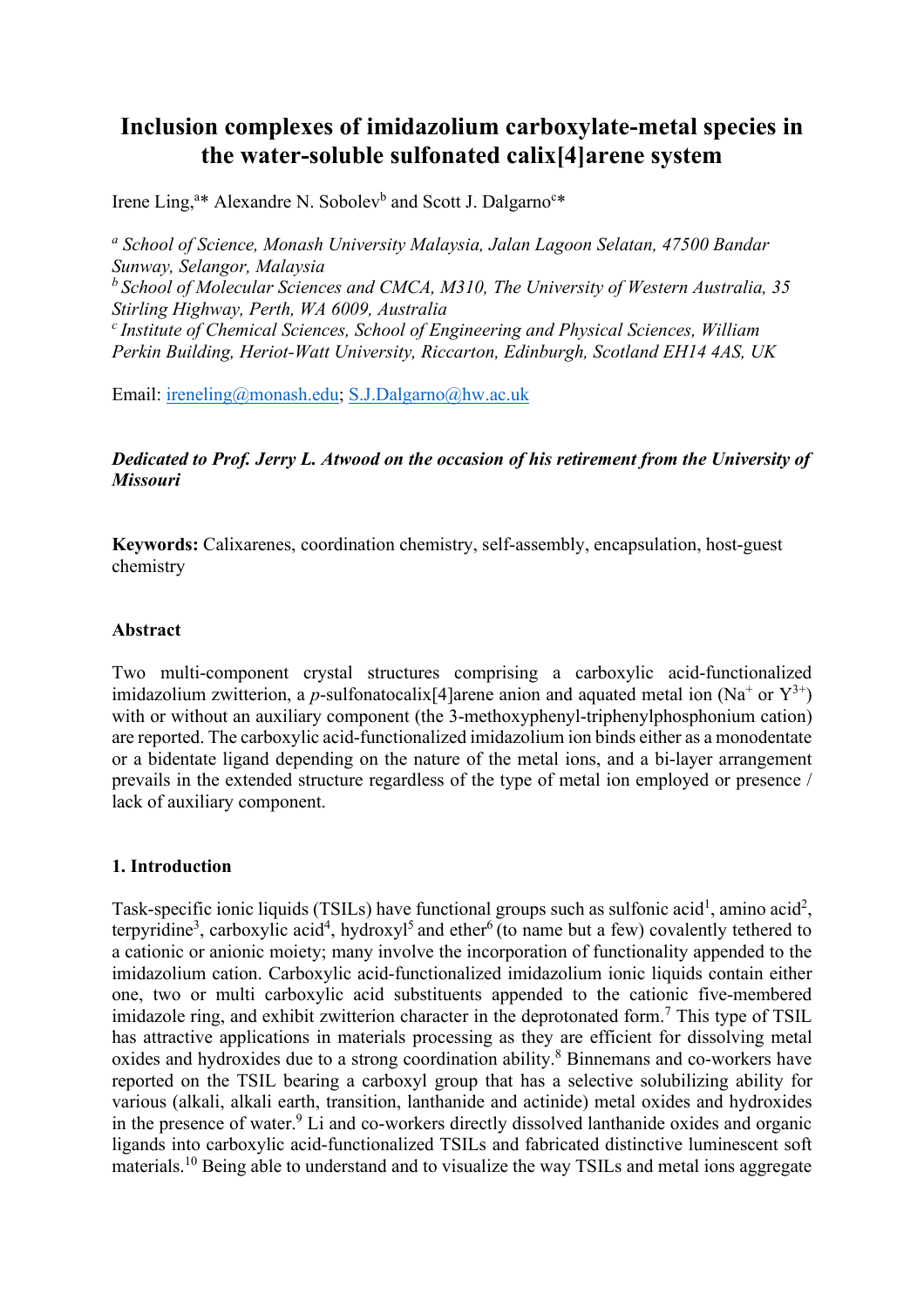or self-assemble in the solid-state is essential in material or device manufacturing, as different assemblies may exhibit disparate performance or characteristics. If the packing order of the molecules within the system is fully understood, it is envisaged that consistency in material or device manufacture / performance can be achieved.

Several crystal structures of metal complexes of carboxylic acid-functionalized imidazolium zwitterions have been reported.<sup>11-16</sup> The carboxylate group can act as a mono-, bi-, or multidentate ligand when coordinated to a metal center, affording coordination polymers with wide-ranging topologies and conformations. Fei and co-workers synthesized imidazolium salts with two carboxylic acid substituents and prepared metal complexes with different group  $I (Cs<sup>+</sup>)$ , II (Ca<sup>2+</sup>, Sr<sup>2+</sup>, Ba<sup>2+</sup>) and transition metal (Co<sup>2+</sup>, Zn<sup>2+</sup>) ions; these complexes form either the 2-D or helical coordination polymers.<sup>17-19</sup> We have explored the complexation ability of imidazolium salts appended with one carboxylic acid substituent with lanthanide ions  $(Y^{3+}$  and  $Gd^{3+}$ ), and have used these metal complexes as guest species to construct complex selfassembled structures in the presence of a cavity containing host, *p*-sulfonatocalix[4]arene  $(SO<sub>3</sub>[4])<sup>20</sup>$  In doing so we have found that the guest species comprised of either two trivalent  $Ln^{3+}$  ions bridged by two carboxylic acid-functionalized imidazolium moieties, or one carboxylic acid-functionalized imidazolium moiety bridging two  $Ln<sup>3+</sup>$  ions.

Here we describe the structural characterization of two multi-component assemblies comprising carboxylic acid-functionalized imidazolium zwitterion complexes with two different aquated metal ions (sodium(I),  $Na^+$  or yttrium(III),  $Y^{3+}$ ) and SO<sub>3</sub>[4], Scheme 1. Both complexes crystallized as hydrated material with SO<sub>3</sub>[4]s assembled in an anti-parallel bilayer arrangement, as is frequently observed for this particular host.<sup>21</sup> The type of the metal ion (size and valency) is seen to influence the interaction between the metal ion and the carboxylate group. Crystals formed as a product of the complexation between the carboxylic acidfunctionalized imidazolium and  $Y^{3+}$  (large ionic radius) cation along with the presence of a monophosphonium salt are closely related to a previously reported structure (CCDC refcode: ZAVWUQ),<sup>20</sup> where  $Y^{3+}$  bridges to two carboxylic acid-functionalized imidazolium moieties yielding a dimeric arrangement. Two SO<sub>3</sub>[4] host molecules encapsulate a dimeric guest species with monophosphonium cations embedded within the extended bilayer structures. Distinct differences found between the present structure relative to ZAVWUQ include space group, number of waters of crystallization, and disparate metal coordination modes between  $Y^{3+}$  and the carboxyl groups. As for the crystals formed from the complexation between carboxylic acid-functionalized imidazolium and  $Na<sup>+</sup>$  (small ionic radius) cation, the monodentate carboxyl group bridges to two  $Na<sup>+</sup>$  cations and points away from the calixarene, whilst the positively charged imidazole ring is drawn into the cavity. There is consistency of the up–down antiparallel bilayer arrangements of  $SO<sub>3</sub>[4]$ s with the positively charged species included between the alternating layers, again highlighting the prevalence of this assembly mode in the context of previously reported structures.<sup>21</sup>



**Scheme 1.** Synthesis of complexes **1** and **2**.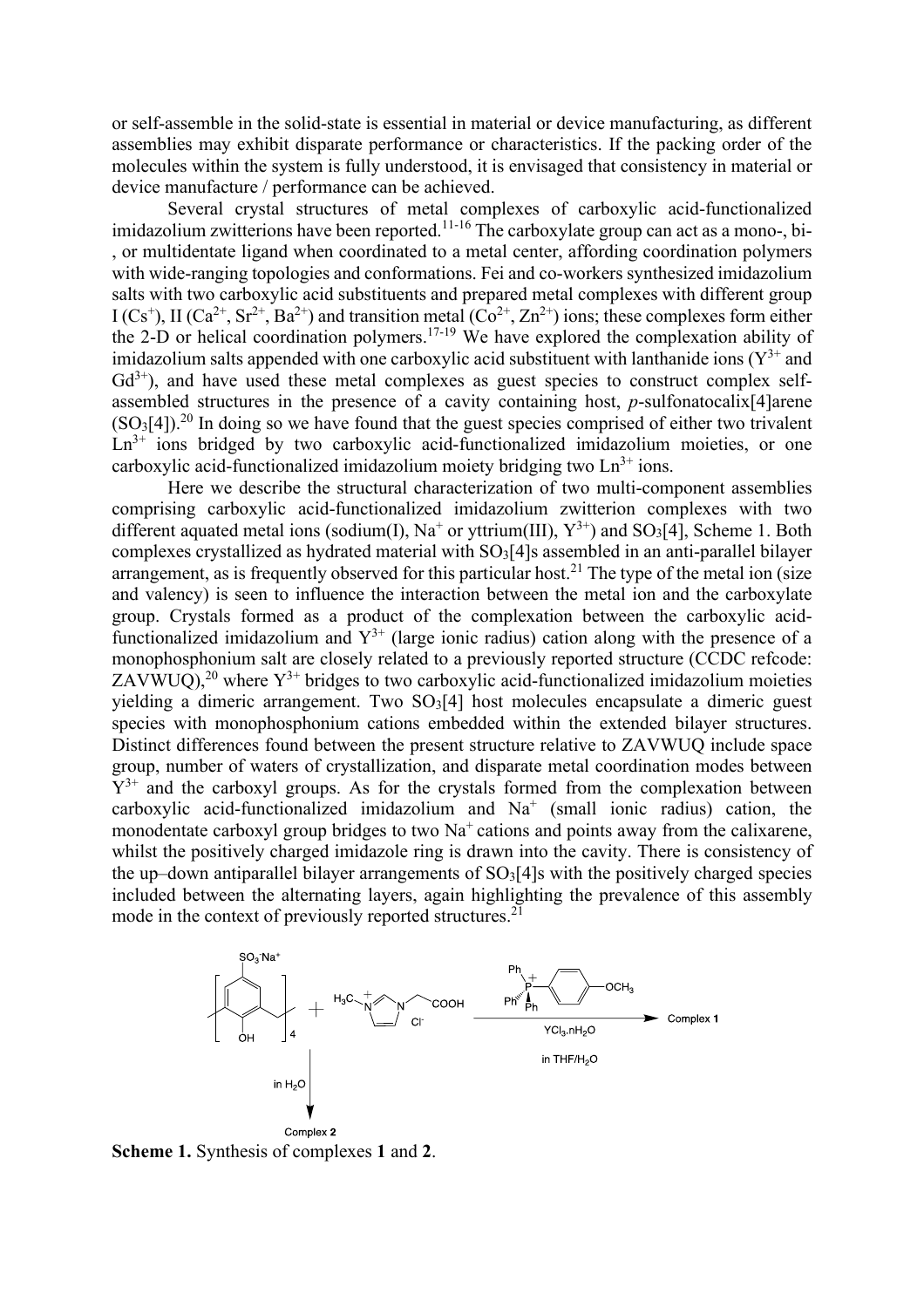## **2. Materials and method**

#### **2.1 Synthesis of complexes 1 and 2**

Crystals of complex **1** were formed in the vial that originally produced ZAVWUQ.20 Crystals appeared after allowing the vial to sit at ambient conditions for several months (i.e. crystals of ZAVWUQ and complex **1** form in sequence). Crystals in the form of thin plates (as opposed to rods in ZAVWUQ) were inspected and characterized using SCXRD where upon identifying that the cell dimensions (as well as crystal morphology) had changed. Diffraction studies revealed these crystals to be different to ZAVWUQ in both space group and cell dimensions. The arrangement of molecules in the crystals is seen to transform or self-adjust with respect to the further decrease of solvent during crystallization. This type of transformation mechanism is close to a model introduced by Petit and Coquerel related to the dehydration mechanism of molecular crystals,<sup>22</sup> noting also the complex nature of hydrates of SO<sub>3</sub>[4].<sup>23</sup>

The synthesis of complex **2** involves *p*-sulfonatocalix[4]arene sodium salt and *N*carboxymethyl-*N*-methylimidazolium chloride, both of which were purchased from Sigma Aldrich and used as received. A hot aqueous solution of equimolar (0.01 M) *p*sulfonatocalix[4]arene with *N*-carboxymethyl-*N*-methylimidazolium (0.01M) in distilled water (2 mL) was prepared. The solution was left to cool and evaporate slowly at room temperature, with suitable quality crystals forming over several days. Cell dimensions were checked for several crystals in order to establish homogeneity of the sample; the crystals were found to be solvent dependent, thus limiting the use of PXRD to check for bulk homogeneity.

### **2.2 X-Ray Crystallography**

All data were measured from a single crystal using an Oxford Diffraction Gemini-R Ultra CCD and an Oxford Diffraction Xcalibur-S, Sapphire3 CCD diffractometer at  $T = 100(2)K$  with monochromatic CuK $\alpha$  ( $\lambda$  = 1.54178 Å) and MoK $\alpha$  ( $\lambda$  = 0.71073 Å) radiation for the compounds **1** and **2** respectively. Data were corrected for Lorentz and polarization effects, and absorption correction applied using multiple symmetry equivalent reflections. The structures were solved by direct methods and refined against  $F^2$  with full-matrix least-squares using the program suite SHELX.<sup>24</sup> Anisotropic displacement parameters were employed for the nonhydrogen atoms. Some water molecule hydrogen atoms were not located. All remaining hydrogen atoms were added at calculated positions and refined by the use of a riding model with isotropic displacement parameters based on those of the parent atom. Anisotropic displacement parameters were employed for the non-hydrogen atoms. Crystallographic data for the structures reported in this paper have been deposited at the Cambridge Crystallographic Data Centre. Copies of data with CCDC numbers 2016498-2016499 can be obtained free of charge via https://www.ccdc.cam.ac.uk/structures/, or from the Cambridge Crystallographic Data Centre, 12 Union Road, Cambridge CB2 1EZ, UK (fax+ 441223336033; email deposit@ccdc.cam.ac.uk).

Crystal data for complex 1:  $C_{118}H_{136}N_4O_{57}P_2S_8Y_2$ ,  $M = 3018.54$ , colorless plate, 0.39  $\times$  $0.21 \times 0.09$  mm<sup>3</sup>, monoclinic, space group  $P2/c$  (No. 13),  $a = 12.5068(6)$ ,  $b = 14.2338(10)$ , *c*  $= 39.8349(16)$  Å,  $\beta = 90.492(4)$ °,  $V = 7091.1(7)$  Å<sup>3</sup>,  $Z = 2$ ,  $D_c = 1.414$  g cm<sup>-3</sup>,  $\mu = 3.182$  mm<sup>-1</sup>.  $F_{000}$  = 3128, CuKα radiation,  $\lambda$  = 1.54178 Å,  $2θ_{\text{max}}$  = 134.8°, 31146 reflections collected, 12536 unique ( $R_{\text{int}} = 0.0704$ ). Final  $GooF = 1.003$ ,  $R1 = 0.1048$ ,  $wR2 = 0.2421$ , *R* indices based on 7389 reflections with  $I > 2\sigma(I)$ ,  $|\Delta \rho|_{\text{max}} = 1.1(1)$  e  $\AA^{-3}$ , 907 parameters, 124 restraints. CCDC number: 2016498

Crystal data for complex 2: C<sub>34</sub>H<sub>36</sub>N<sub>2</sub>Na<sub>4</sub>O<sub>22</sub>S<sub>4</sub>,  $M = 1044.85$ , colorless prism, 0.28  $\times$  $0.11 \times 0.06$  mm<sup>3</sup>, triclinic, space group *P*-1 (No. 2),  $a = 10.7038(4)$ ,  $b = 12.5496(6)$ ,  $c =$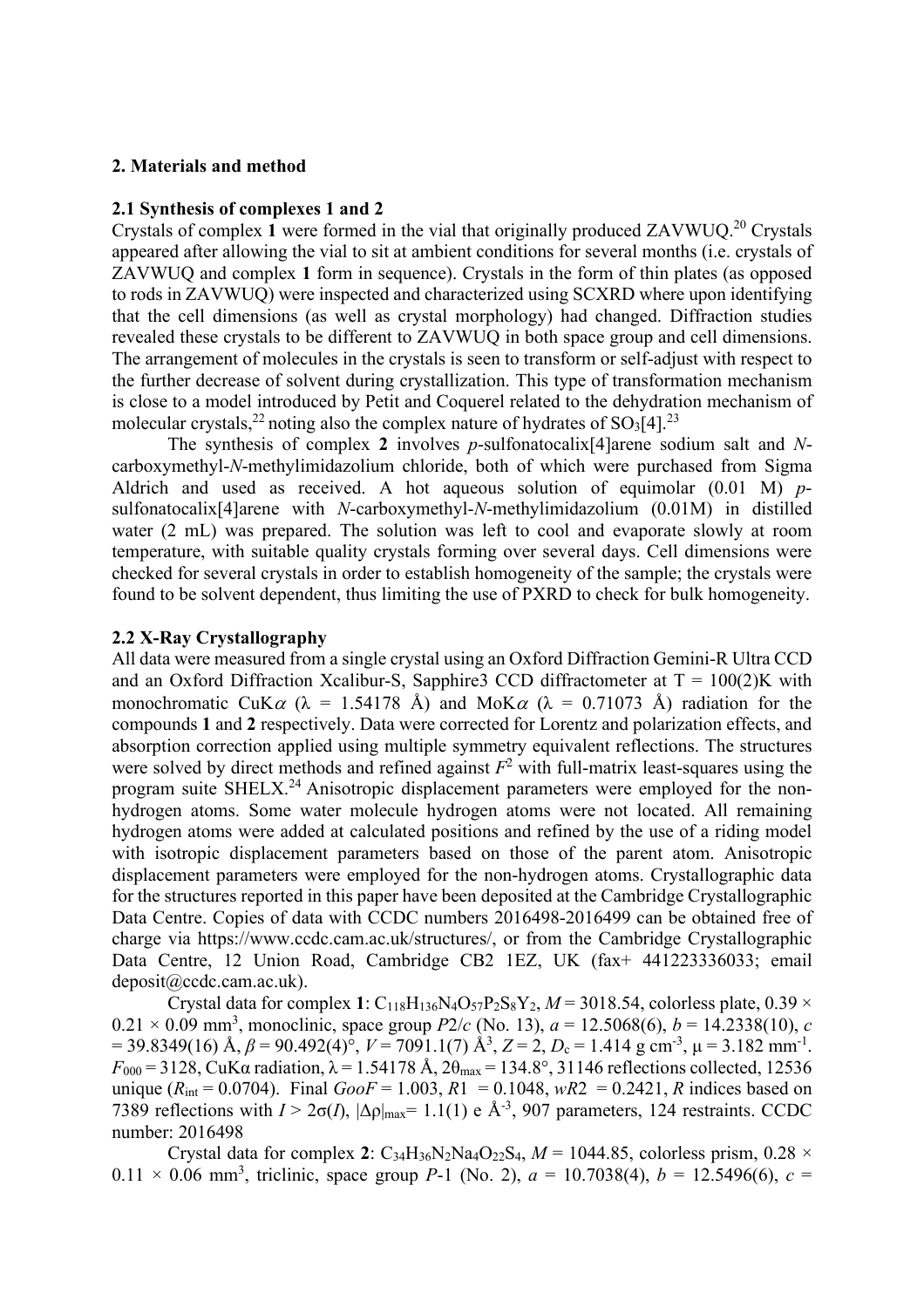15.1265(5) Å,  $\alpha$  = 92.435(3),  $\beta$  = 92.841(3),  $\gamma$  = 102.178(4)°,  $V$  = 1980.83(14) Å<sup>3</sup>,  $Z$  = 2,  $D_c$ = 1.752 g cm<sup>-3</sup>, μ = 0.380 mm<sup>-1</sup>.  $F_{000}$  = 1076, MoKα radiation, λ = 0.71073 Å, 2θ<sub>max</sub> = 64.3°, 23342 reflections collected, 12667 unique (*R*int = 0.0339). Final *GooF* = 1.002, *R*1 = 0.0680, *wR*2 = 0.1571, *R* indices based on 9736 reflections with  $I > 2\sigma(I)$ ,  $\Delta \rho|_{\text{max}} = 1.1(1) e \text{ Å}^{-3}$ , 604 parameters, 0 restraints. CCDC number: 2016499

#### **3. Results and Discussion**

# **3.1 Complex 1:** {[Y2(H2O)13(C6H8N2O2)2]<sup>8+</sup>⊂2[(SO3)calix[4]-H)]<sup>5-</sup>}· **2[Ph3P(PhOMe)]+·6H2O**

Complex 1 crystallizes in the monoclinic space group  $P2/c$  ( $Z = 2$ ). The asymmetric unit (ASU) contains one calixarene anion (with one sulfonate group disordered), one phosphonium cation and one imidazolium cation with carboxylate oxygen atoms connected to  $Y^{3+}$  aquatic cations, along with three waters of crystallization (all of which are poorly defined and disordered, and as such have been refined without H-atoms located). Charge balance necessitates deprotonation of one of the phenolic oxygens of the calixarene, rendering it a penta-anion which is not unusual for this host. The formation of a continuous bilayer structure prevails with the interstices between neighboring bilayers containing phosphonium cations (approximate bilayer thickness of 14.8 Å, inter-bilayer distance of 20.0 Å). The water molecules remain uncoordinated in the hydrophilic region.

Complex **1** shows a new self-assembled structure that has different carboxylatolanthanoid coordination modes relative to ZAVWUQ as shown in Figure 1. The Y1 center is located on a 2-fold axis, has six aquo ligands (Y1–O distances ranging from 2.356(6) Å to 2.424(6) Å), and bridges to two independent carboxylate oxygen atoms of two carboxylfunctionalized imidazolium moieties (Y1–O1 distance at 2.256(6) Å to 2.424(6) Å), thus forming a relatively different dimer compared to the previously reported structure. The C-O bond lengths in the carboxylate group range between 1.236(12) Å and 1.242(11) Å and indicate a uniform delocalization of the negative charge in contrast to the C-O bond lengths found in ZAVWUQ (1.239(8) Å and 1.29(1) Å). The coordination environment around Y1 in **1** is best described as a square anti-prism with angles between 69.49(19)  $\textdegree$  to 147.6(2)  $\textdegree$ . The Y2 center was found to be half-populated and disordered across two positions (Fig. 1A) and is also eightcoordinate, however it is bound to only one carboxyl-functionalized imidazolium moiety (Y2- O2 distance at 2.269(8) Å) with the immediate coordination sphere around the metal ion fulfilled by seven aquo ligands (Y2–O distances ranging from 2.461(13) Å to 2.486(12) Å). The C-O bond lengths and angles of the carboxylic acid-functionalized imidazolium zwitterion are only marginally different to those found in ZAVWUQ. The coordination around the Y2 metal center is best described as a bicapped trigonal prismatic. All metal ions interact with the hydrophilic species (water molecules and calixarene sulfonate groups) through aquo ligands in the secondary coordination sphere.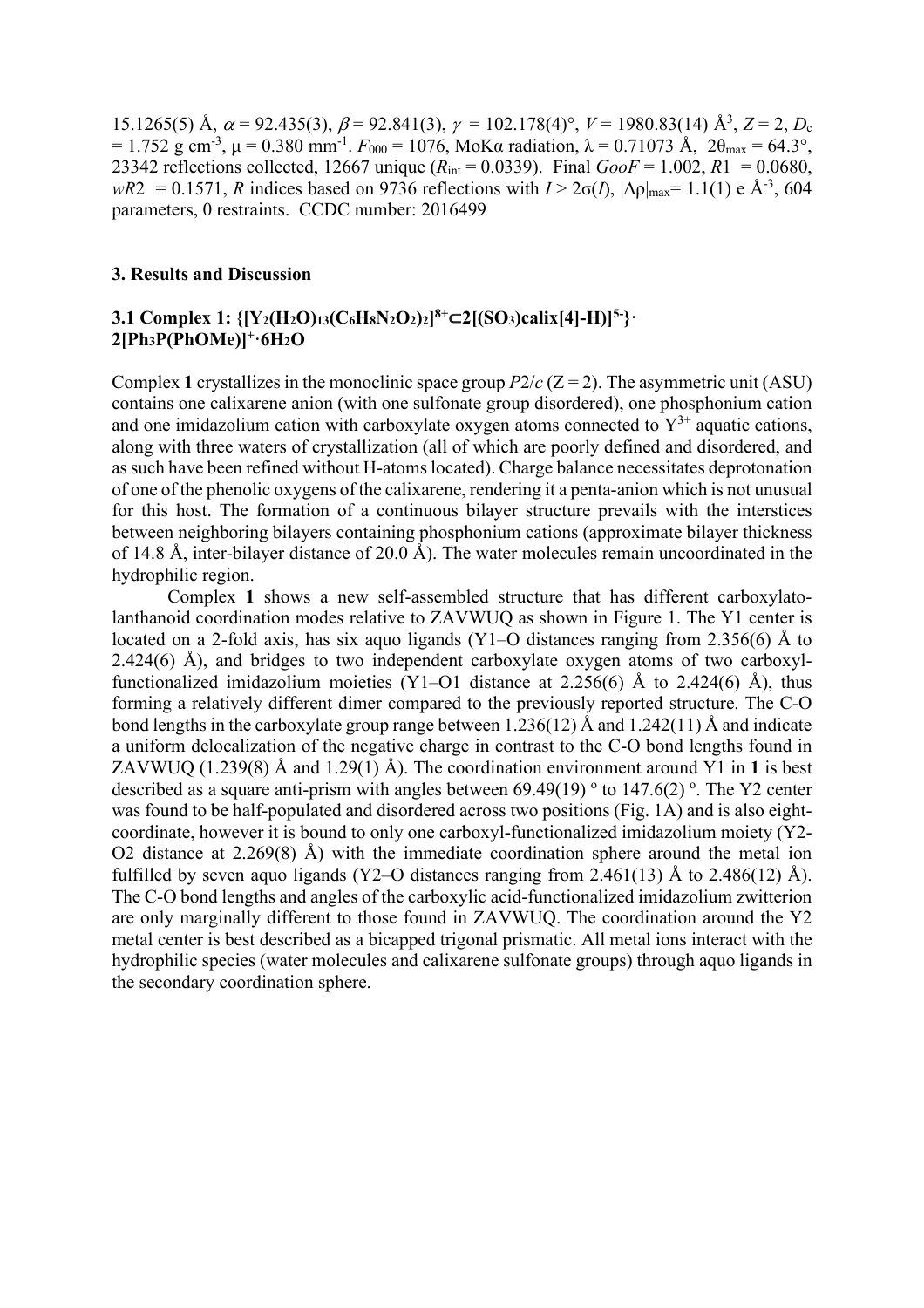

**Figure 1.** (a) Partial ball and stick representation showing the arrangement of  $Y^{3+}$  ions and carboxyl-functionalized imidazolium species in different coordination environments as opposed to the binuclear  $Y^{3+}$  metal center in ZAVWUQ (b). In complex 1 only one of four possible positions of Y2 with its aqua ligands is depicted.

The binuclear species is encapsulated by the skewed 'molecular capsule' (capsule size  $\sim$  16 Å), Figure 2, built by two calixarenes in the cone conformation (dihedral angles calculated from the planes of the phenolic rings and the basal plane comprised of the four methylene carbon atoms are  $49.9^{\circ}$ ,  $49.5^{\circ}$ ,  $62.2^{\circ}$ ,  $64.32^{\circ}$ ). In 1, the terminal imidazolium moieties are included in the cavities of calixarenes with the *N*-methyl group pointing directly into the cavity in attaining the most favorable orientation with the host molecule, having close (i) C  $\cdots \pi_{(centroid)}$ distances at 3.36 and 3.49 Å) and (ii)  $C \cdots O$  distance at 3.35 and 3.50 Å Fig. 2. The angle between the plane of the imidazolium cation and the methylene bridge plane of the calixarene is 45.5°, which is less than the previously reported structure, presumably due to the different metal coordination experienced by the carboxylic-functionalized imidazolium species.



**Figure 2.** Partial space filling and ball and stick representations of **1** showing the skewed molecular capsule arrangement. Inset: The inclusion complex of carboxylic-functionalized imidazolium- $Y^{3+}$  within a molecule capsule.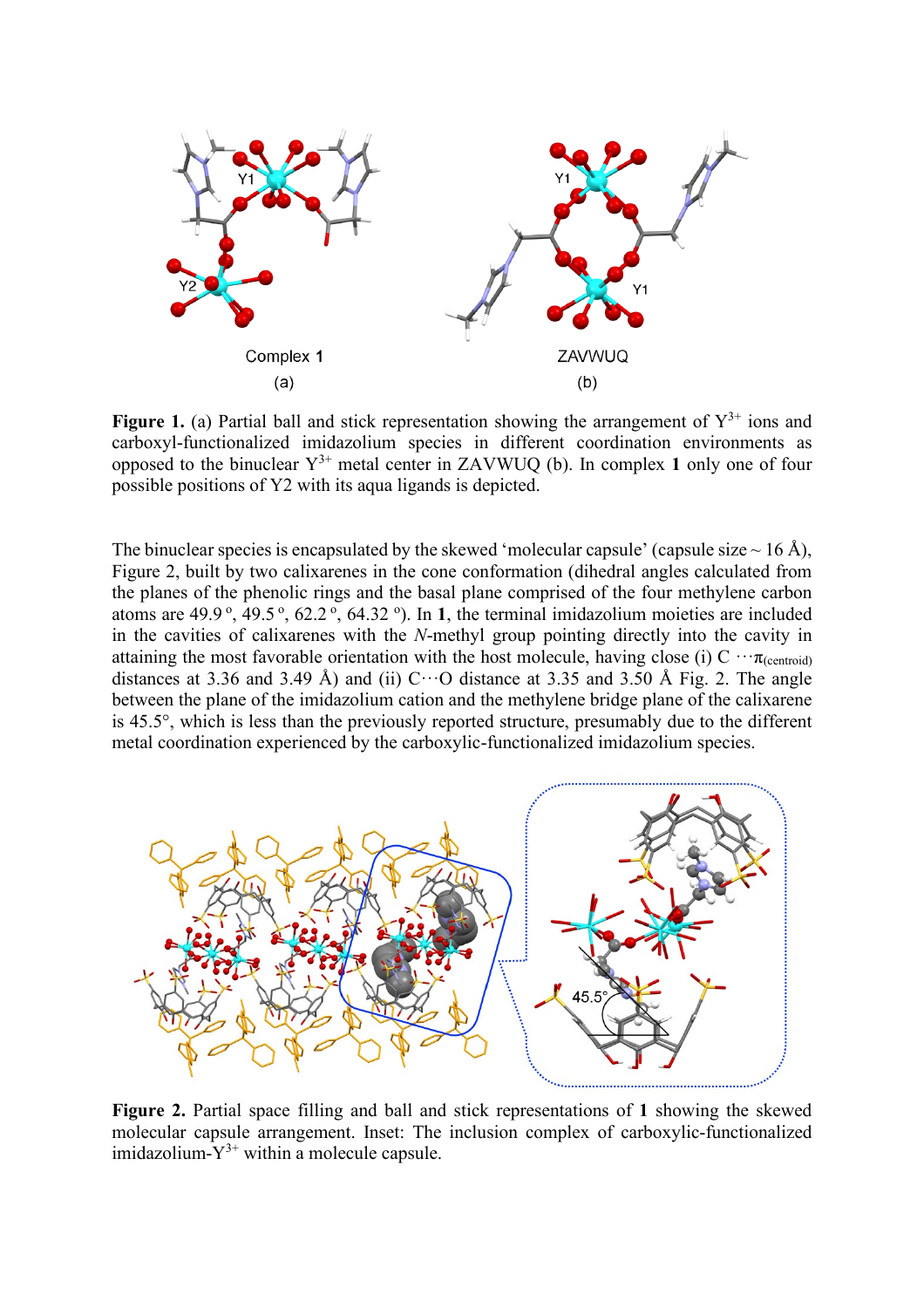The interposing bilayer arrangement of calixarenes, an offset back-to-back array with embedded phosphonium cations, is different when compared ZAVWUQ (Figure 3). The packing of the capsules within the crystal lattice is associated with hydrogen bonding between calixarenes and other weak interactions involving mutual interplay with the phosphonium ions. These two components have close C–H $\cdots$  $\pi$ <sub>(centroid)</sub> contacts (C $\cdots$  $\pi$ <sub>(centroid)</sub> 3.30 to 3.60 Å) and the methoxy group of the phosphonium ion has  $C-H\cdots$  OS contacts at 3.10 to 3.30 Å. The phosphonium ions are organized as two-dimensional hydrophobic layers within the compact bilayers of calixarenes, devoid of the common phenyl embrace arrangement with the larger distribution of  $P^{\cdots}P$  distances (range from 9.7 to 12.5 Å) and these are relatively shorter compared to the previously reported structure. Thus, the organization of the phosphonium ions is also affected by the nature of the complexation of the carboxylate-lanthanoid species.



**Figure 3.** The extended structure in **1** with alternating calixarene bilayers and phosphonium layers. The phosphonium ions are assembled into two-dimensional layers (right top) devoid of the common phenyl embrace as seen in ZAVWUQ (inset).

## **3.2 Complex 2: [Na4-(SO3)calix[4]** ⊂ **C6H8N2O2]·H2O**

The sodium complex, 2, crystallizes as hydrate in the triclinic space group  $P\overline{1}$  ( $Z = 2$ ). The ASU comprises one tetra-anionic  $SO_3[4]$ , one imidazolium molecule, four Na<sup>+</sup> cations (Na4 is poorly defined and disordered), and one uncoordinated water of crystallization in close proximity to a calixarene sulfonate group and an aquo ligand. The  $SO<sub>3</sub>[4]$ s are arranged backto-back into antiparallel bilayers that are stabilized in part by the electrostatic interaction of the sodium ions with the calixarenes' sulfonate and hydroxyl groups, but also by the favorable  $C \cdots \pi_{(centroid)}$  interaction involving aromatic rings that are positioned close to each other (calculated  $C \cdot \tau_{(centroid)}$  distance at 3.46 Å, Figure 4). As a result, a three-dimensional polymeric bilayer network is obtained with the inter-bilayer distance is 13.7 Å and bilayer thickness of 10.7 Å.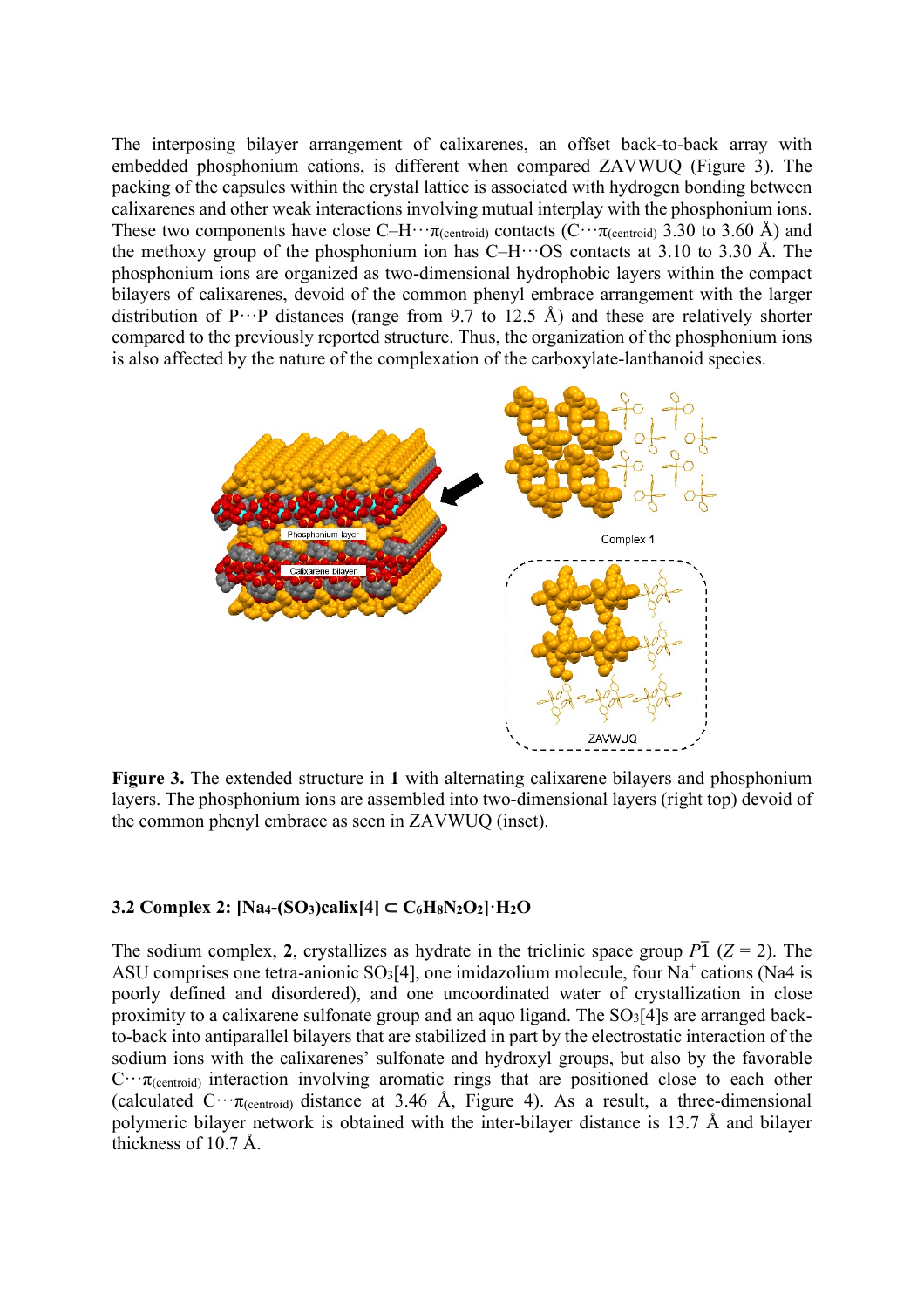

**Figure 4.** (a) Bilayer arrangement in **2**. (b) Interactions between the neighboring calixarene aromatic rings.

The coordination environments of the sodium ions are somewhat more complicated (Figure 5). Na1 is bound to one sulfonate group (Na1-O13 = 2.235 (3) Å). Na2, as a sixcoordinate ion with three symmetry generated O-atoms, is bound to one aquo ligand (Na2- O3W = 2.540(3) Å) and bridges to a sulfonate and carboxylate group (Na2-O21 = 2.363(2) Å; Na2-O1 = 2.435(2) Å). Na4 is two coordinate and is also bound to the same carboxylate Oatom (Na4-O1 = 2.363 (12) Å) and an aquo ligand (Na2-O4W = Å). Na3 forms chelate with a sulfonate group (Na3-O31 = 2.536(2) Å; Na3-O33 = 2.460(2) Å) and the remaining coordination is fulfilled by an aquo ligand (Na3-O1W = 2.336 (3) Å).



**Figure 5.** Partial ball and stick representation of the coordination environments found for the sodium ions within the ASU of complex **2**.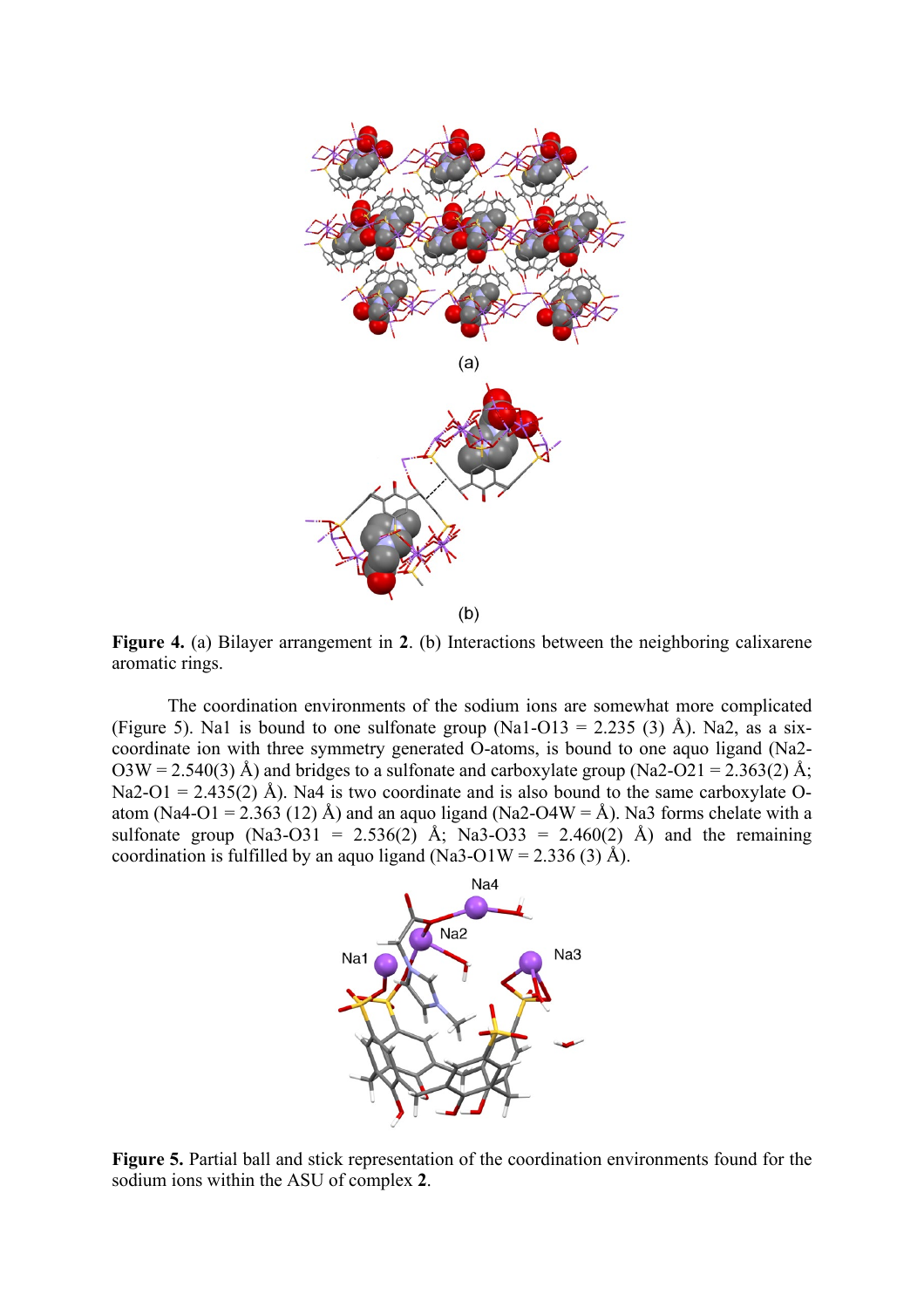The overall structure also features the complicity of the calixarene slightly pinching the imidazolium ring of the carboxylic acid-functionalized imidazolium zwitterion (corresponding dihedral angles formed by the calixarene phenolic rings are 51.0  $\degree$ , 65.6  $\degree$ , 42.7  $\degree$  and 67.6  $\degree$ ). The methyl group points towards one of the calixarene aromatic rings, while the carboxylate terminal is directed away from the cavity. The complementarity of interaction of the carboxylfunctionalized imidazolium cation with the calixarene cavity is dominated by both C– H $\cdots$  $\pi$ <sub>(centroid)</sub> (C $\cdots$  $\pi$ <sub>(centroid)</sub> at 3.34 Å) and C–H $\cdots$ O hydrogen bonding interactions (C $\cdots$ O distance at 3.50 Å). The carboxylate group of the carboxylic acid-functionalized imidazolium zwitterion coordinate as monodentate to Na4. The C-O bond lengths (1.226(4) Å and 1.287(3) Å) and bond angle  $(125.8(3)$ <sup>o</sup>) of the carboxylate group are within the range found in other carboxylic acid-functionalized imidazolium salts.

# **4. Conclusion**

The structural characteristics of the carboxylic acid-functionalized imidazolium ligand are crucial in the formation of coordination complexes with different topologies. In the solid state, the crystalline structures are found to be largely dependent on the size of the metal ion, with a small cation (Na<sup>+</sup>) favoring a polymeric network, whilst a larger cation (Y<sup>3+</sup>) favors dimeric cluster formation. The presence of the imidazole ring appears to drive the formation of a hostguest supermolecule through the inclusion of the positively charged five-membered ring. Although the bilayer arrangement persistently formed in the present and previously reported structures, it appears that the alignment of the bilayer depends on the nature of the complexed carboxylate moieties. The reported complexes may serve as i) a base model to work from towards the development of bioimaging and drug delivery using calixarene-based nanovehicles, as yttrium is known to be a good candidate for radiotheraphy $^{25}$  and antibacterial $^{26}$ applications and ii) a model in the development of conducting material involving sodiumoxygen species interlocked by calixarenes as supporting layer to build nanodevices.<sup>27</sup>

# **Acknowledgement**

The authors would like to acknowledge the facilities, and the scientific and technical assistance of the Australian Microscopy & Microanalysis Research Facility at the Centre for Microscopy, Characterisation & Analysis, The University of Western Australia, a facility funded by the University, State and Commonwealth Governments. IL and SJD would like to thank the Royal Society for supporting this work under the Newton Mobility Grant (NI170151). Authors also thank the Ministry of Education Malaysia for supporting this work (Fundamental Research Grant Scheme - FRGS/1/2018/STG07/MUSM/03/1).

### **Reference**

- 1. A. S. Amarasekara, *Chem. Rev*. **116**, 6133 (2016).
- 2. E. D. Bates, R. D. Mayton, I. Ntai, J. H. Davis, *J. Am. Chem. Soc.*, **124**, 926 (2002).
- 3. J-H Olivier, F. Camerel, J. Selb, P. Retailleau, R. Ziessel, *Chem. Commun*., 1133 (2009).
- 4. H. Li, D. Li, Y. Wang, Q. Ru, *Chem. An Asian Journal*, **6**, 1443 (2011).
- 5. J. Nowicki, H. Nosal, M. Muszyński, *ChemPlusChem*, **80**, 648 (2015).
- 6. J. Pernak, A. Czepukowicz, R. Pozniak. *Ind. Eng. Chem.* Res. **40**, 2379 (2001).